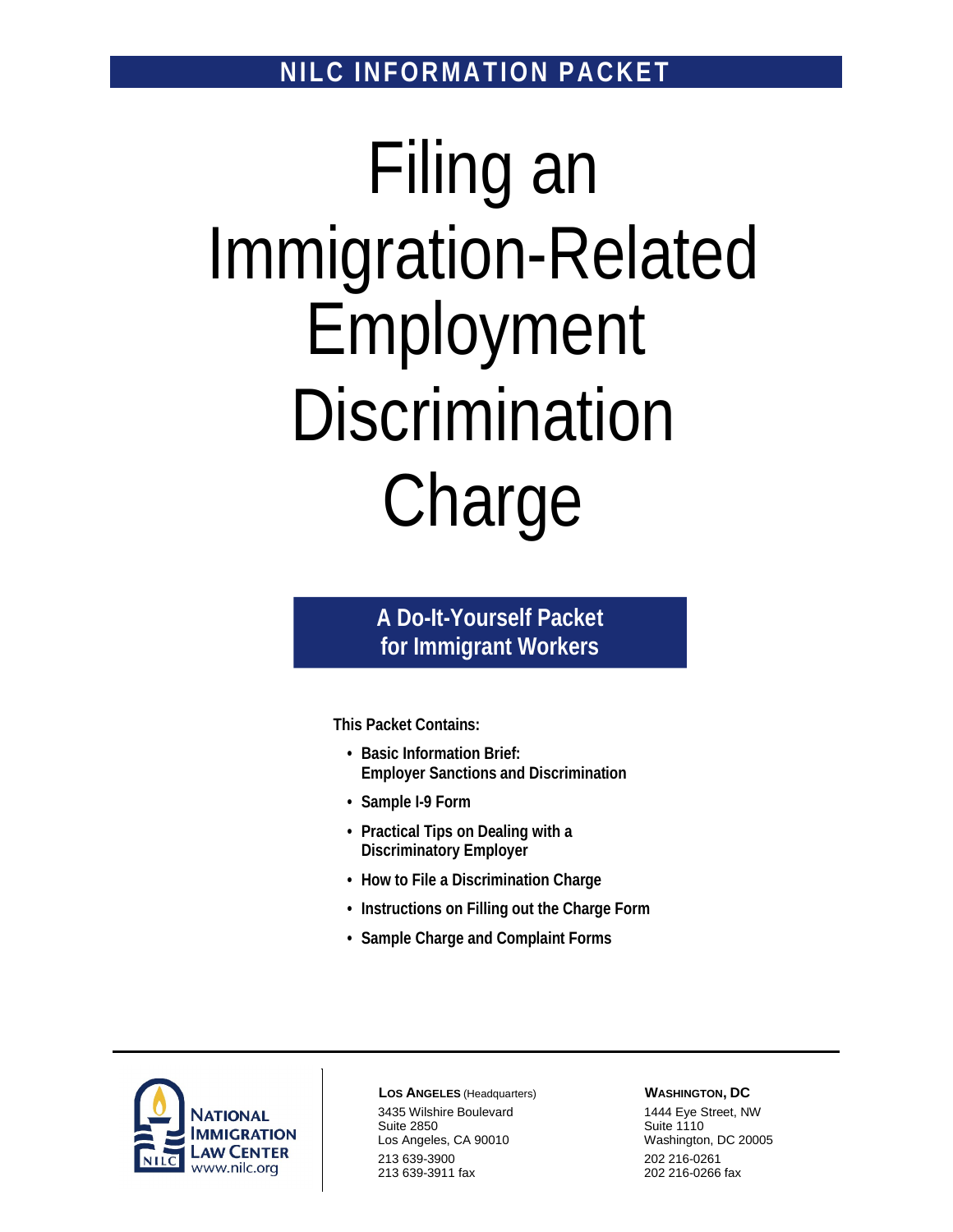### **Filing an Employment Discrimination Charge**

In 1986, Congress passed the Immigration Reform and Control Act (IRCA), which made it unlawful for employers to knowingly hire an undocumented worker and established an *employment eligibility verification* procedure that employers must follow to verify that employees are authorized to work in the United States.1 This procedure requires all employees to provide proof of their identity and authorization to work in the U.S. by filling out Form I-9. Given the increased immigration enforcement at the workplace, some employers may be afraid of being sanctioned (either with civil or criminal penalties) while others may be confused with the different types of new verification programs. As a result, some employers may refuse to hire immigrants and other workers who "look or sound" foreign. Other employers refuse to accept valid work authorization papers or will only hire individuals who are lawful permanent residents or U.S. citizens. For these reasons, IRCA also included anti-discrimination provisions that make it unlawful for employers to discriminate or retaliate against workers based on citizenship or immigration status; or to request certain or specific work authorization documents from workers.

If you think an employer did not hire you because you are not a U.S. citizen, you "look or sound" foreign, or the employer wouldn't accept your valid work authorization documents, you may be the victim of illegal employment discrimination under federal immigration law. This packet will provide you with information about your right to be free of employment discrimination, and how to file a discrimination charge to help you protect your rights as a worker.

l

<sup>1</sup> For more information, *see* NILC's Basic Information Brief: Employment Authorization and Reverification.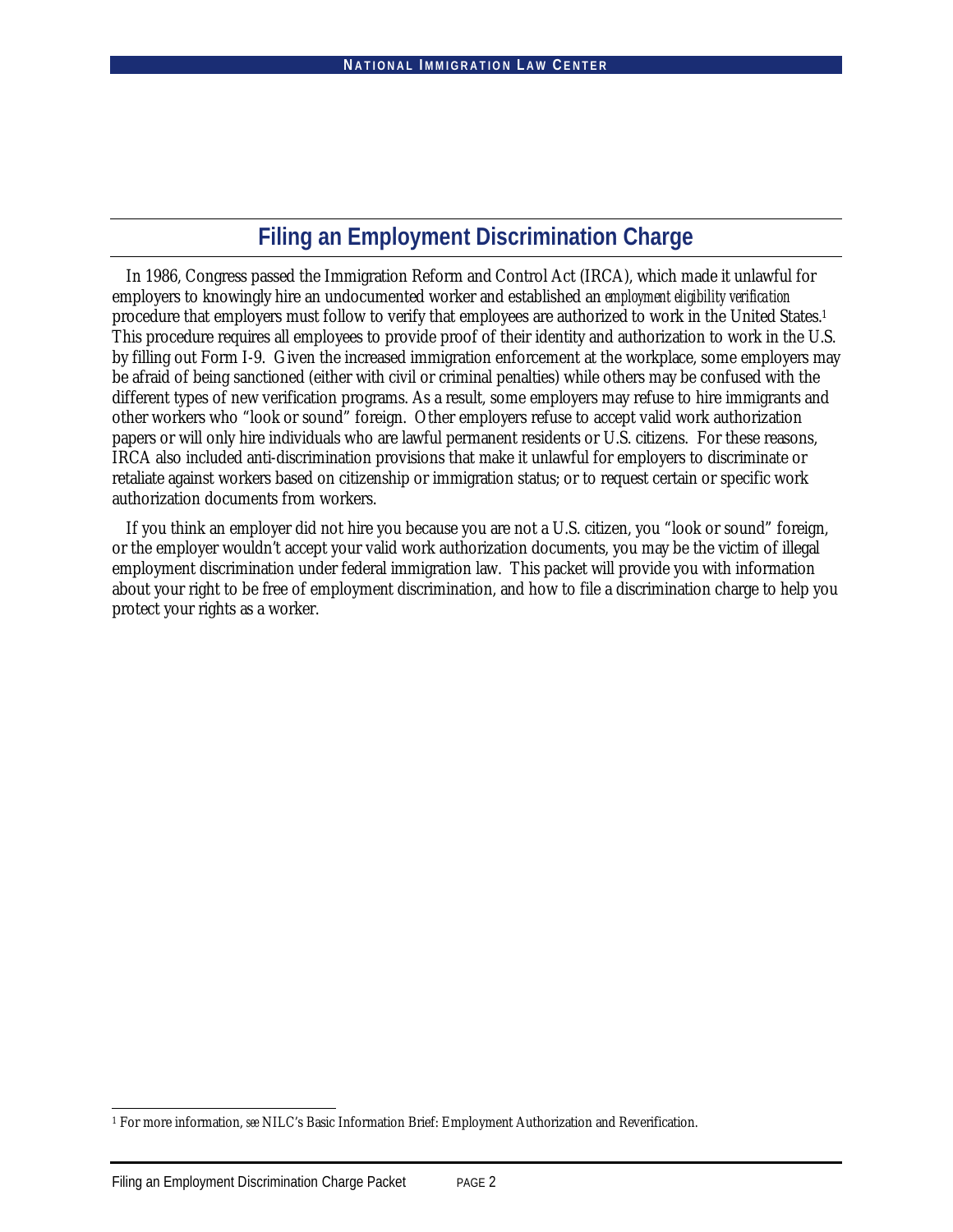# Basic Information Brief: Employer Sanctions and Discrimination

**APRIL 2009**

### **What are employer sanctions?**

Federal law makes it unlawful for employers to knowingly hire workers who are not authorized to work in the United States. The law provides for penalties—referred to as "employer sanctions"— for employers that fail to complete Form I-9, who hire workers knowing they are not work-authorized, or that continue to employ workers knowing they are undocumented.2

**How do sanctions affect immigrant workers?**

It is important that workers, their unions and worker advocates understand the employer sanctions law to ensure that workers' rights are protected. Some employers, concerned about the prospect of sanctions, may wrongly believe they can escape legal problems by hiring U.S. citizens only or avoiding workers who they think sound or look foreign. Others may attempt to use the verification procedures selectively, to get rid of workers they think are "troublemakers" or intimidate those who try to organize unions or otherwise assert their labor rights. To protect workers from such discriminatory practices, Congress, in enacting the employer sanctions provision, built important safeguards into the law. As a result, employers may also face legal penalties if they discriminate against lawfully authorized workers based on citizenship status or national origin or otherwise engage in what the law refers to as "**immigration-related unfair employment practices.**" After sanctions were enacted, a number of studies documented the discrimination that resulted. In a national study, the General Accounting Office (GAO) estimated that 14 percent of all employers began to hire only U.S. citizens after employer sanctions were put into place. These practices are illegal, but the antidiscrimination provisions can only be effective if workers are aware of their rights and know how to enforce them.

l <sup>2</sup> *Id*.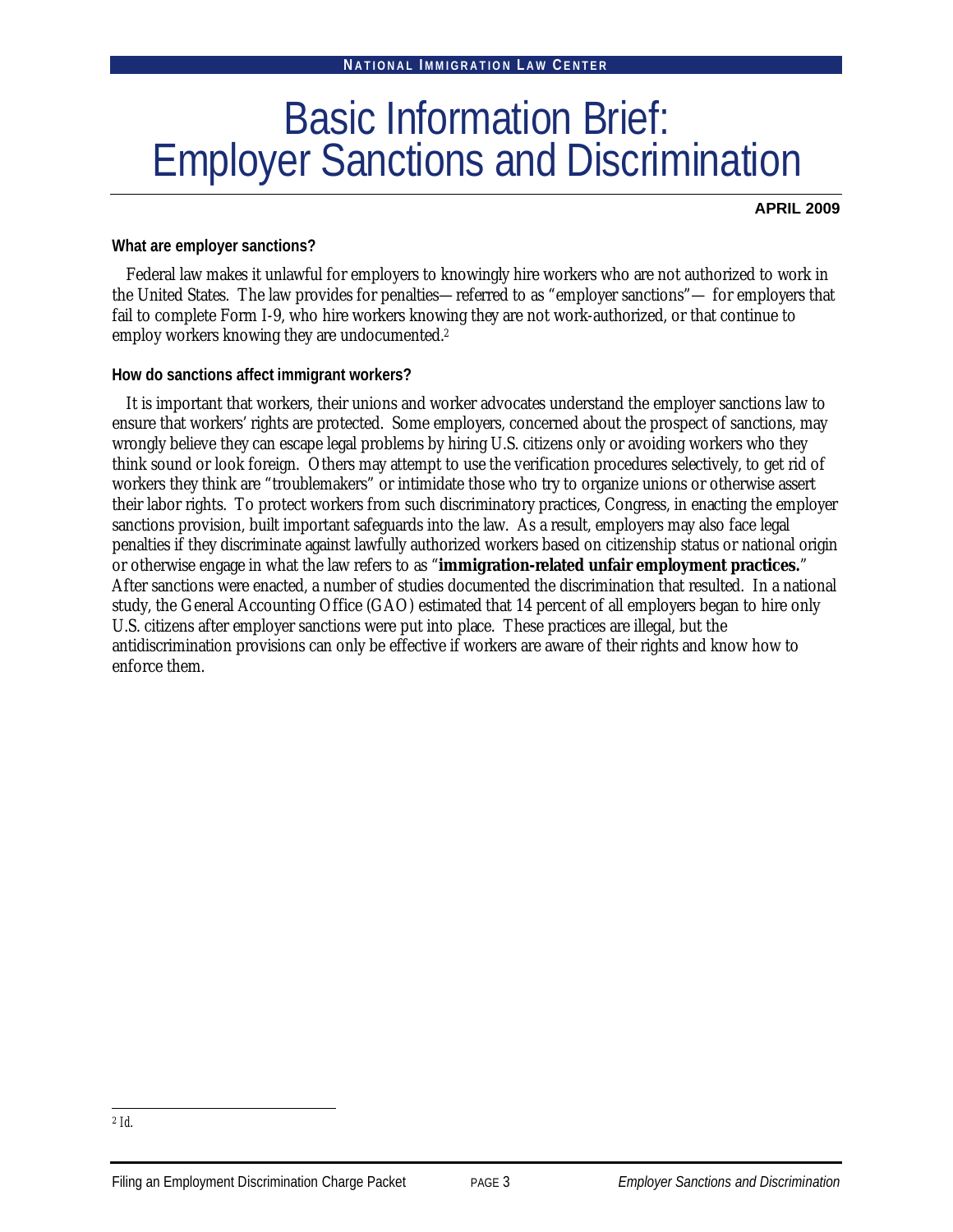### **Understanding Employer Sanctions and the I-9 Process**

Prior to 1986, it was not unlawful for an employer to hire "undocumented" workers— workers who lack authorization to work in the United States. As a result of IRCA, however, it is now unlawful for any employer to *knowingly* hire a worker who is not authorized to work in this country. To comply with the law, employers are required to verify the identity and employment eligibility of all employees hired after November 6, 1986 and to complete a special government form— the I-9 Employment Eligibility Verification Form, or "Form I-9" for short—for each new hire. This procedure is binding on all employers, regardless of size.

### **HOW DO EMPLOYERS VERIFY EMPLOYMENT ELIGIBILITY?**

The law requires that the employer complete Form I-9 for all new hires, not just those the employer believes are non-citizens or undocumented.

To enable the employer to complete the form, workers must provide the employer with documents that prove both the worker's *identity* and *eligibility to work,* as explained further below. Workers generally must be allowed three business days to produce documentation and they should not be required to produce any documents until they have actually been hired for a position. If a worker has lost a document or documents necessary to establish identity or employment eligibility, an employer must accept a receipt issued by the U.S. Citizenship and Immigration Services (USCIS) showing that the worker has applied for a replacement document and must give the worker up to 90 days from the date of hire to provide a valid original document.

The employer is required to keep completed Forms I-9 on file for a specified period of time and must make them available for inspection, if requested, by the Department of Homeland Security (DHS) U.S. Immigration and Customs Enforcement (ICE), the Office of Special Counsel for Immigration Related Unfair Employment Practices (OSC), or the U.S. Department of Labor (DOL). Employers who fail to complete the forms, or who continue to employ workers they know lack valid

employment authorization, are subject to civil and criminal penalties.

### **WHAT IS FORM I-9?**

Form I-9 is the document that the worker and the employer complete in order to verify the worker's authorization to work in the U.S. Form I-9 contains three sections, as well as a list of documents which may be used to prove an employee's identity and work eligibility. In April 2009, USCIS changed Form I-9 thereby modifying the number and type of documents that workers could use. USCIS may revise the Form I-9 in the future

### **SECTION 1**

The first section of Form I-9 is to be completed by the worker and requires that she sign the form *under penalty of perjury.* The worker must supply his or her name, address, date of birth, and must check a box indicating whether she is a U.S. citizen or national, a lawful permanent resident, or an alien authorized to work in the United States. Noncitizen workers must also provide their Alien number (assigned to them by DHS and listed on all documents the agency issues to them) and the expiration date of their authorization to work, if any. Note that asylees' and refugees' authorization to work does not expire. While there is a space for the worker's Social Security number, it is not required. However, if the worker provides a Social Security card as proof of her work authorization, the employer will need to list that in Section 2. If a worker needs assistance in completing section 1 (i.e. limited English proficiency or unable to write), someone can help the worker complete this section. That person would have to sign that he/she prepared or translated this section for the worker.

### **SECTION 2**

The second part of the form requires the employer to list the documents which were produced by the worker to verify his/her identity and employment eligibility. As explained below, there are three groups of documents out of which a worker must choose. *It is the* **worker's choice***, not the employer's, as to which acceptable document or combination of acceptable documents to use.*

"List A" documents are those that establish both a worker's **identity** (who he or she is) as well as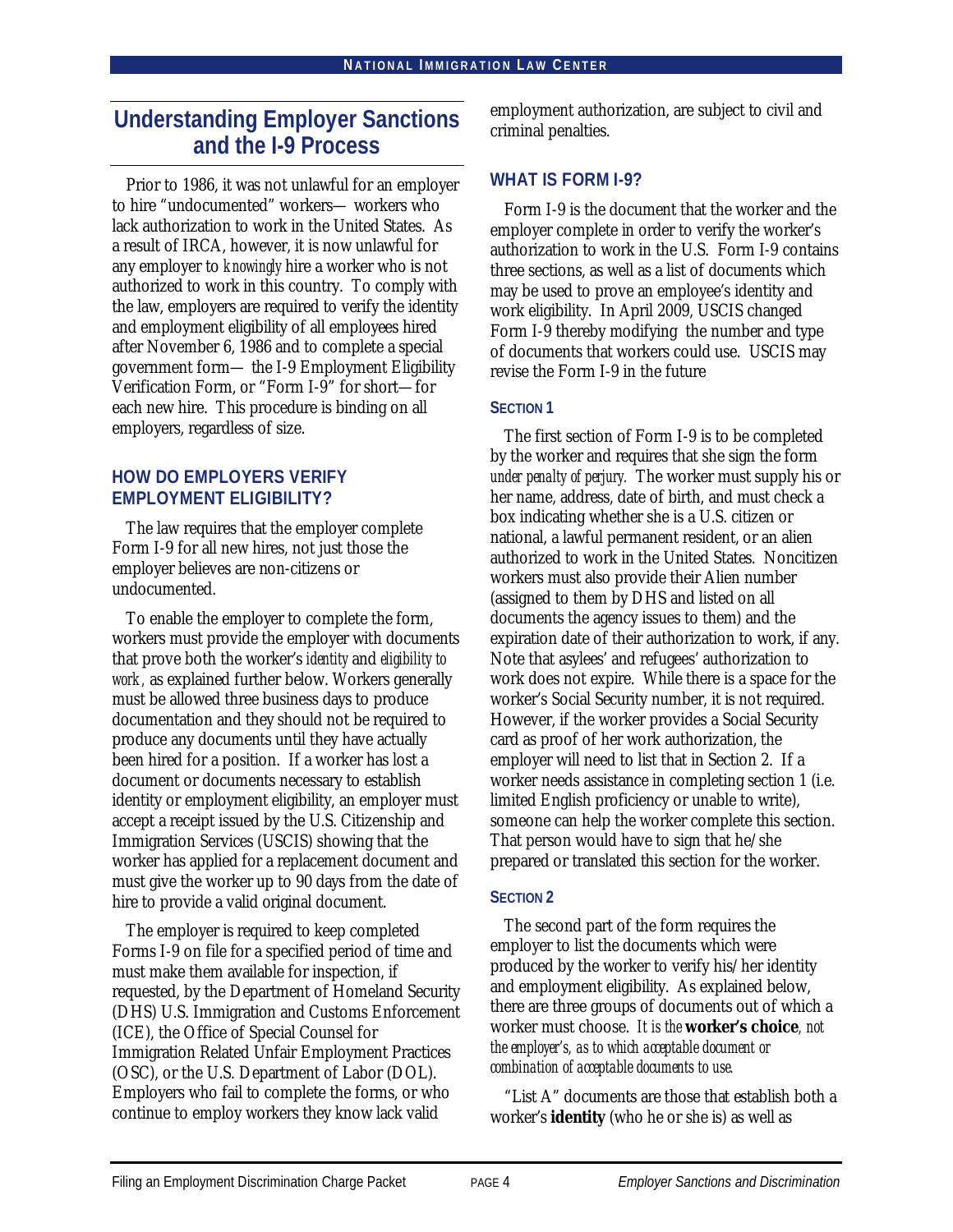**eligibility to work** (legal work papers). If a worker provides one document from List A, he/she is not required to provide any other document to complete Form I-9.

If a worker does not have, or chooses not to provide, a "List A" document to complete Form I-9, he/she must choose one document from "List B" and a second from "List C" to provide to the employer. "List B" documents establish a worker's **identity**. "List C" documents establish a worker's **employment eligibility**. Again, *it is the* **worker's choice***, not the employer's, as to which acceptable document or combination of acceptable documents to use.* However, if a worker presents a valid Social Security card as a List C document that states on it "*Not Valid for Work Without DHS Authorization,"* the employer may indeed ask the worker for a DHS-issued document that establishes he/she is authorized to work.

The currently acceptable listed documents appear in the box at the end of this memo. This list of documents includes the recent changes USCIS made to Form I-9 in April of 2009. All employers as of April 3, 2009, are required to use the new I-9 form. However, employers are NOT required to reverify the work authorization documents of and complete new I-9 forms for workers who already have completed I-9 forms on file. It is important for workers and advocates to remember that the **worker**, not the employer, *has the right to choose* which of the listed documents or combination of documents to show to satisfy the I-9 requirements. An employer's request for "more or different documents" than are required, or a refusal to accept certain documents that appear "reasonably genuine" and to related to the worker presenting them may violate the Immigration and Nationality Act's (INA) antidiscrimination protections. Such violations are referred to as **"document abuse**" and are discussed more fully below.

### **SECTION 3**

The third section of Form I-9 is entitled "Updating and Reverification." It is used by an employer to reverify the employment eligibility of employees who, when they first completed Form I-9, presented a document showing that their employment authorization would expire on a certain date. In most but not all cases, when a worker's employment authorization expires, the employer

must reverify on Form I-9 that the employee is still work-authorized and must do so no later than the expiration date on the employee's work authorization. Please note that while the "green card" that lawful permanent residents often present bears an expiration date, an employer should NOT reverify a lawful permanent resident's authorization. In addition, some individuals who have Temporary Protected Status (TPS) can continue to work with an expired Employment Authorization Document when DHS publishes a notice in the Federal Register automatically extending their work authorization.

### **Understanding the Antidiscrimination Protections**

When it adopted the employer sanctions, Congress, as noted above, also added important antidiscrimination provisions to the law to protect workers' rights. As a result, federal immigration law makes it illegal for employers to engage in what are called **"immigration-related unfair employment practices."** Such practices include discrimination based on a person's national origin or citizenship status, or committing unfair documentary practices while verifying an employee's employment eligibility, as well as retaliation against employees who assert their rights under the immigration laws. The various types of discrimination prohibited by the law, as well as the procedures for enforcing and protecting employee rights, are outlined below.

### **WHAT DISCRIMINATION IS PROHIBITED?**

### **Citizenship status discrimination**

Citizenship status discrimination occurs when workers are denied employment or terminated by their employer because of their citizenship or immigration status. The most common form of citizenship status discrimination is a "citizens only" hiring rule. Rules requiring immigrant workers to produce "green cards" may also constitute citizenship status discrimination, as not all workauthorized immigrants possess green cards and all employees have the right to choose which acceptable document or combination of acceptable documents to present. U.S. citizens, lawful permanent residents, temporary residents, asylees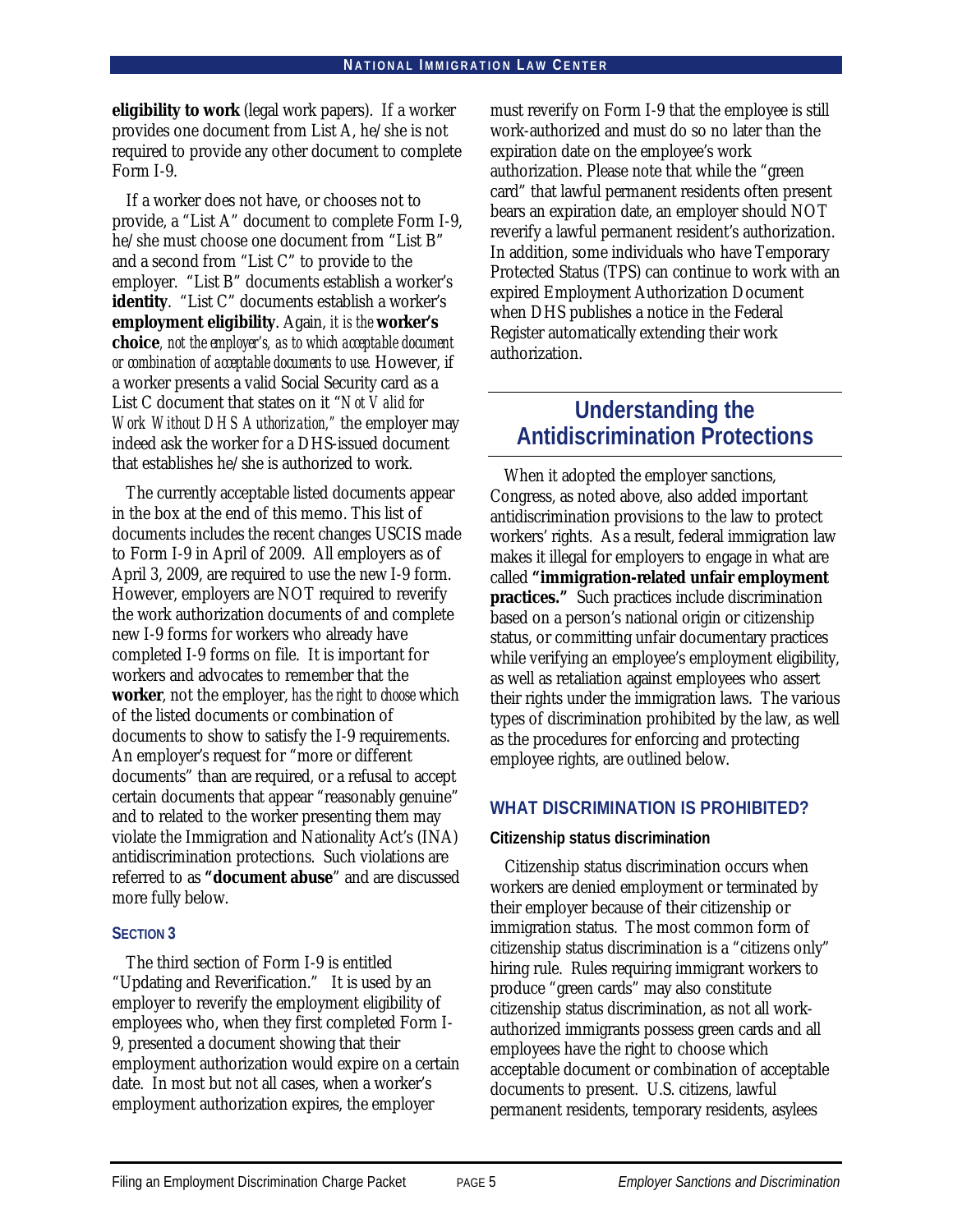(individuals granted asylum), and refugees are all protected from citizenship status discrimination. Other examples of unlawful citizenship status discrimination include employers who refuse to employ asylees and refugees because of their timerestricted employment authorization documents.

### **National origin discrimination**

National origin discrimination occurs when workers are denied employment or otherwise treated differently from other employees because of their place of birth, ancestry, native language, or accent or because they are perceived as looking or sounding "foreign." Any one who is work-authorized is protected from national origin discrimination. There may often be overlap between citizenship and national origin discrimination.

### **Document abuse discrimination**

Document abuse—the most common type of immigration-related unfair employment practice occurs when an employer requests more or different documents from a worker than are required to complete Form I-9 or rejects documents provided by the employee that reasonably appear to be genuine. Not all work-authorized non-citizens are issued the same documents. As long as the documents are listed on the back of Form I-9, appear to be genuine on their face, and relate to the worker in question, the employer is obliged to accept them. Failure to do so, with the intent to discriminate, may constitute illegal document abuse. All work-authorized individuals are protected against document abuse.

### **WHAT CAN WORKERS DO TO ENFORCE THEIR RIGHTS?**

The **Office of Special Counsel for Immigration-Related Unfair Employment Practices**—"**OSC**" for short—is a special government agency that was created to enforce the anti-discrimination provision of federal immigration law and protect worker rights. A part of the U.S. Department of Justice's Civil Rights Division, OSC has multilingual staff and attorneys ready to assist workers, their unions, or other employee advocates, along with employers and the general public on matters involving employment discrimination. For information or assistance in filing a charge of

discrimination, workers may call the OSC's toll-free hotline at 1-800-255-7688 or 1-800- 237-2515 (TDD for hearing impaired). There is also an automated employer hotline at 1-800-255-8155 or 1-800-237- 2515 (TDD).

**Charges of discrimination should be faxed to OSC at 1-202-616-5509. You can also write to the OSC at the following address:** U.S. Department of Justice Civil Rights Division Office of Special Counsel for Immigration-Related Unfair Employment Practices 950 Pennsylvania Avenue, N.W. Washington, D.C. 20530 Website: http://www.usdoj.gov/crt/osc. E-mail Address: osccrt@usdoj.gov

Workers who think they have been discriminated against should contact the OSC or seek legal help right away from a community organization, legal aid office, or other nonprofit agency that assists immigrants and refugees with legal matters. The OSC has grantees throughout the country that conduct outreach and education efforts to help educate workers and their advocates, employers, and the general public about the antidiscrimination protections under the federal immigration law. These grantees may also be able to assist workers with filing a charge with OSC. A list of OSC grantees can be obtained through OSC's website: http://www.usdoj.gov/crt/osc/htm/news.htm. Generally, complaints of discrimination, including the immigration-related unfair employment practices discussed above, must be filed within **180 days** of the time the discrimination occurred*.* Victims of discrimination may be entitled to back pay and/or reinstatement, and their employers may be subject to additional monetary penalties.

Workers who are represented by unions should be sure to notify their union representative, as well as the OSC, if they believe they have been discriminated against. In addition to the rights and protections of federal law, unionized employees may have additional protection from discrimination under their collective bargaining agreements. Deadlines for filing grievances under a labor contract are usually very short so it is important to act quickly to get help.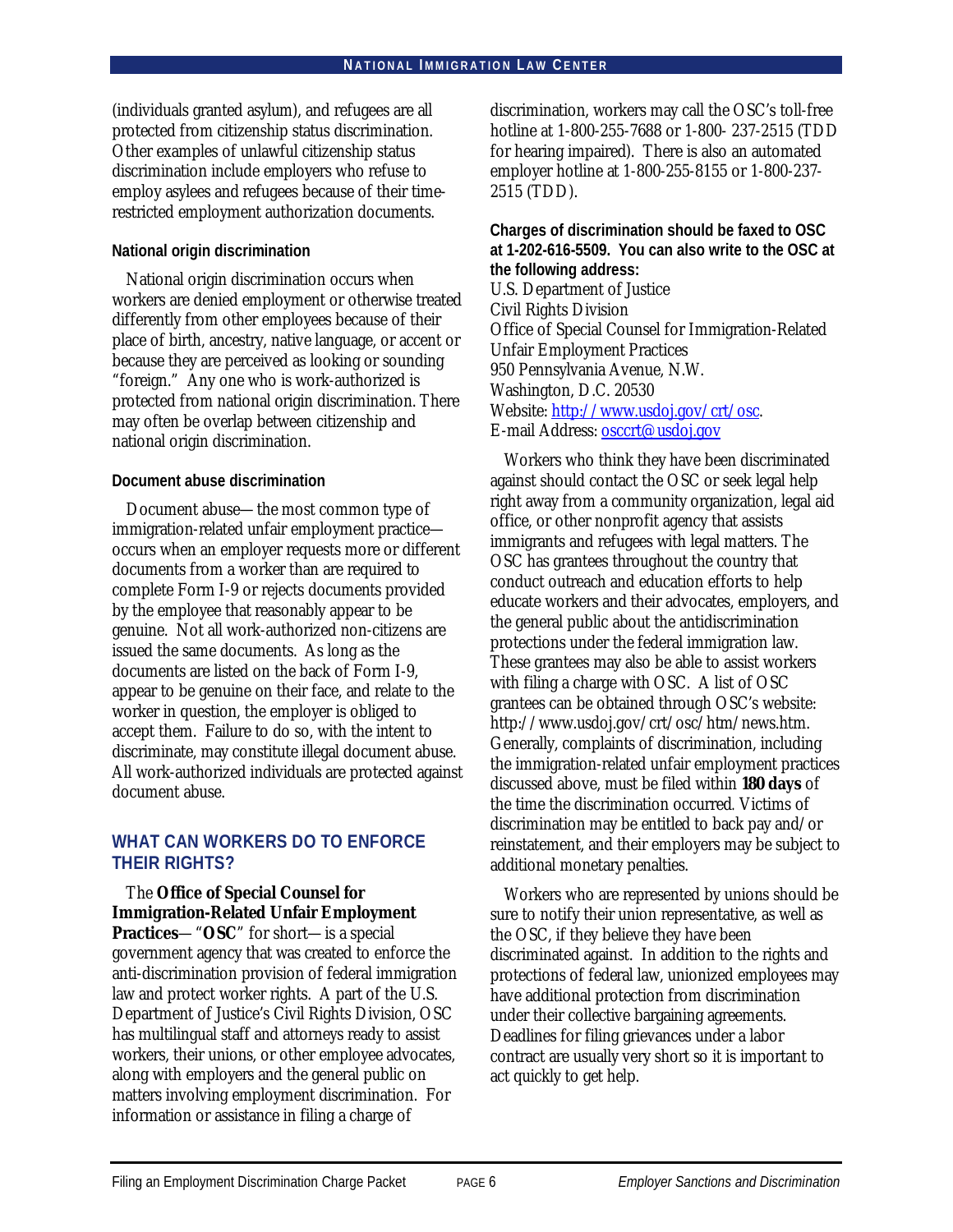Finally, the anti-discrimination protections in federal immigration law, discussed above, supplement the broad prohibitions against discrimination contained in Title VII of the Civil Rights Act of 1964, another federal law. Title VII makes it unlawful for employers to engage in employment discrimination based on race, national origin, religion, color, and sex. Charges of discrimination in violation of Title VII must be filed with the Equal Employment Opportunity Commission (EEOC). The OSC and the EEOC

have an agreement to cooperate in the handling of discrimination charges filed with one of the agencies which involves questions of discrimination within the other agency's area of responsibility.

**For questions about Title VII, contact the EEOC at:**

1-800-669-4000 1-202-275-7518 (TDD) 1-800-669-6820 (TTY) www.eeoc.gov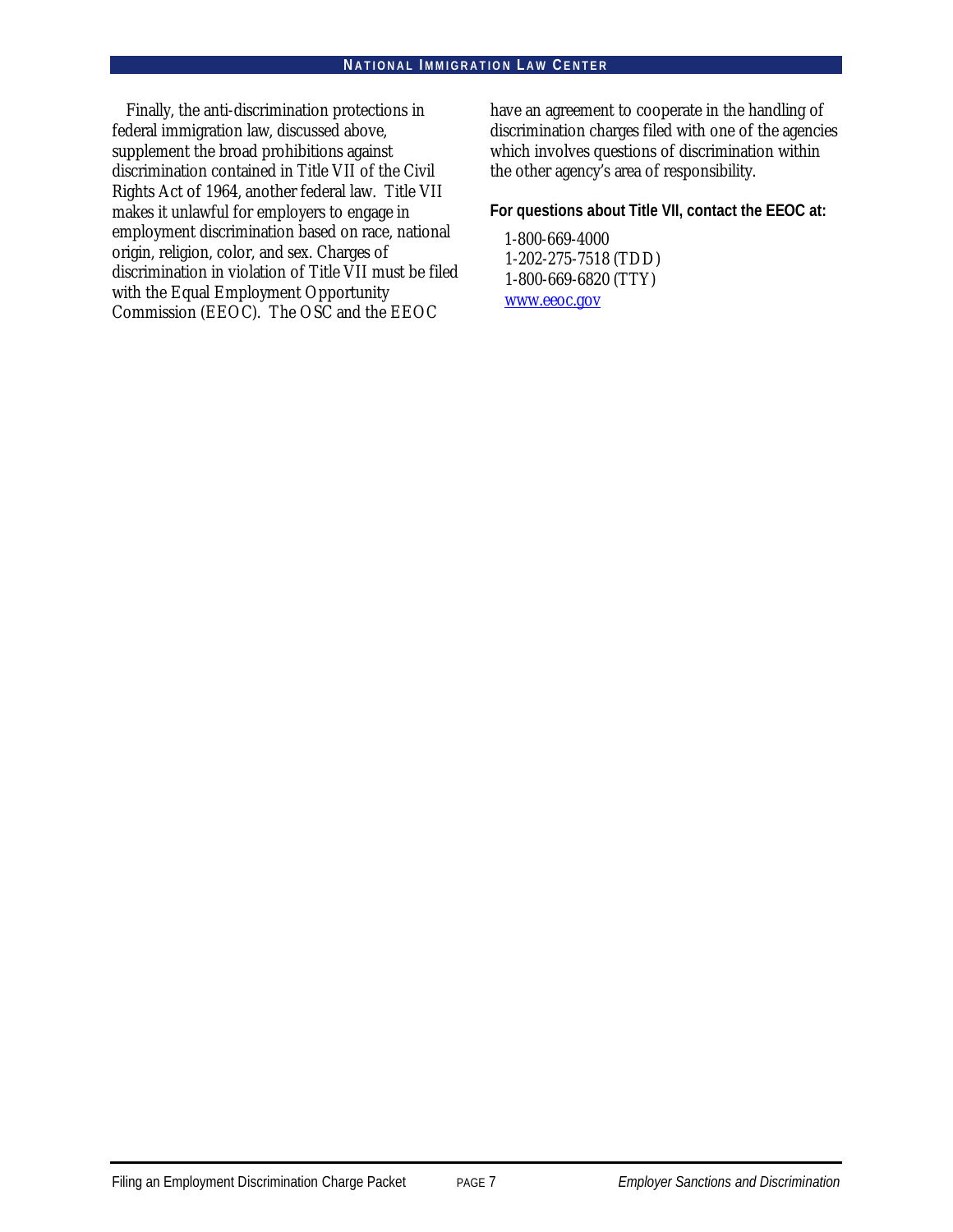| List of Legal Work Documents |    |                                                                                                                   |
|------------------------------|----|-------------------------------------------------------------------------------------------------------------------|
|                              |    | ** The I-9 Form May Be Revised at Any Time in the Future. Visit www.uscis.gov for the Most Current Version. **    |
| Workers can choose:          | or | One document $-$ One from List A $-$ to establish both identity and eligibility to work                           |
|                              |    | Two documents - One from List B - to establish identity                                                           |
|                              |    | and                                                                                                               |
|                              |    | One from List C – to establish eligibility to work                                                                |
|                              |    | **Please note that as of April 3, 2009 all documents presented during the I-9 process must be unexpired. If there |
|                              |    | is no expiration date, they are considered unexpired.**                                                           |

**List "A" Documents – Establish Identity and Employment Eligibility**

- 1. U.S. Passport or U.S. Passport Card
- 2. Permanent Resident Alien Card or Alien Registration Receipt Card (Form I-551)
- 3. Foreign passport with temporary I-551 stamp or temporary I-551 notation on machine-readable immigrant visa
- 4. Employment Authorization Document that contains a photograph (Form I-766)
- 5. Foreign passport with Form I-94, bearing the same name as the passport and containing an unexpired endorsement of the person's nonimmigrant status, if the proposed employment doesn't conflict with any listed restrictions
- 6. Passport from the Federal States of Micronesia or the Republic of the Marshall Islands with an unexpired Form I-94 or I-94A

**List "B" Documents – Establish Identity**

- 1. Driver's license or ID card issued by a state or outlying possession of the U.S., provided it contains a photograph or information such as name, date of birth, gender, height, eye color, and address
- 2. ID card issued by federal, state, or local government agencies or entities, provided it contains a photograph or information such as name, date of birth, gender, height, eye color, and address
- 3. School ID card with a photograph
- 4. Voter's registration card
- 5. U.S. Military card or draft record
- 6. Military dependent's ID card
- 7. U.S. Coast Guard Merchant Mariner Card
- 8. Native American tribal document
- 9. Driver's license issued by a Canadian government authority

**For persons under age 18 who are unable to present a document listed above:**

- 10. School record or report card
- 11. Clinic, doctor, or hospital record
- 12. Daycare or nursery school record

**List "C" Documents – Establish Employment Eligibility**

- 1. Social Security card issued by the Social Security Administration (other than a card stating it is not valid for employment)
- 2. Certification of Birth Abroad issued by the Department of State (Form FS-545)
- 3. Certification of Report of Birth Abroad issued by the Department of State (Form DS-1350)
- 4. Original or certified copy of a birth certificate issued by a state, county, or municipal authority or outlying possession of the U.S. bearing an official seal
- 5. Native American tribal document
- 6. U.S. Citizen ID Card (Form I-197)
- 7. ID Card for use of Resident Citizen in the U.S. (Form I-179)
- 8. Employment authorization document issued by the DHS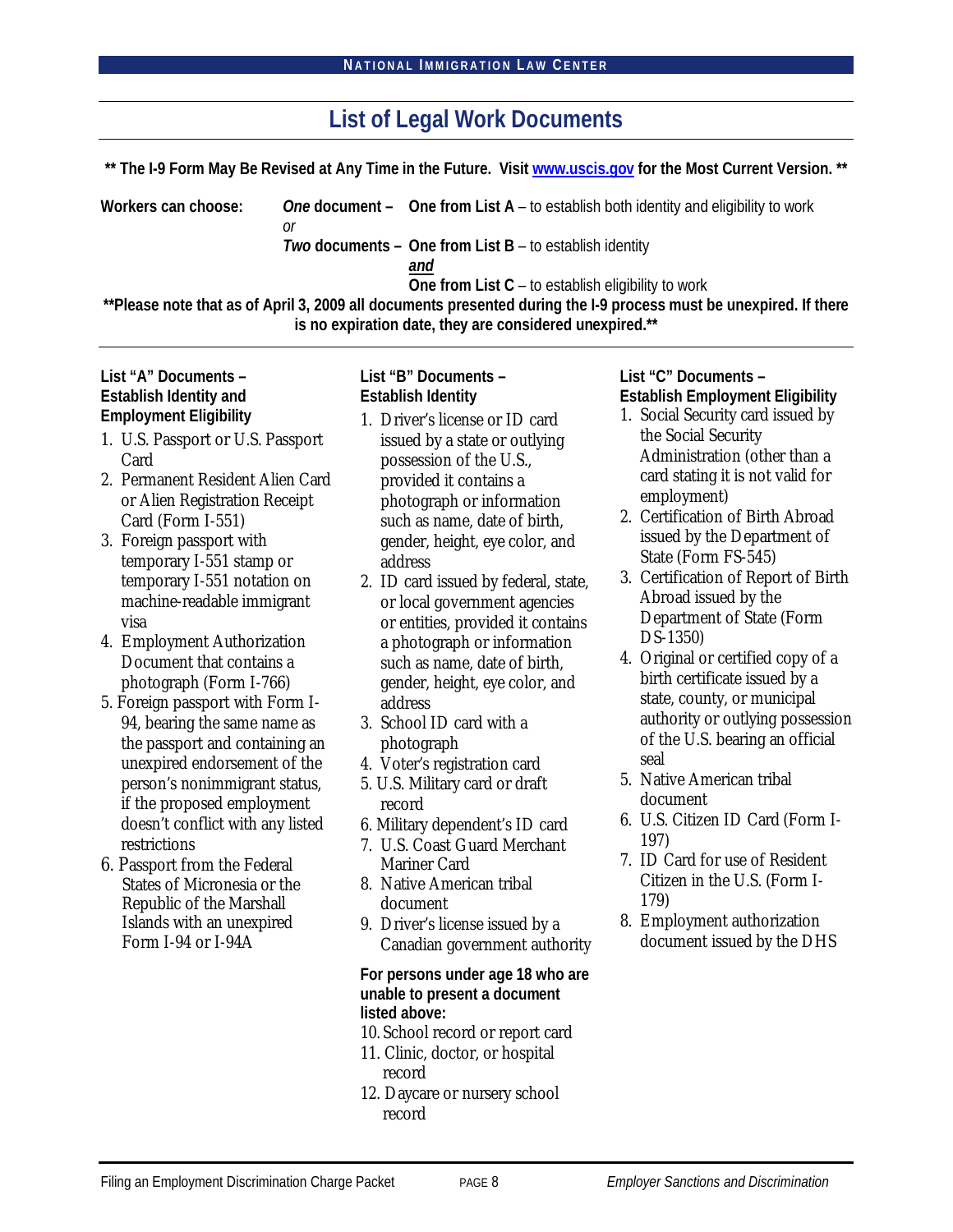# Practical Tips on Dealing with a Discriminatory Employer

### **WHAT SHOULD I DO IF I THINK AN EMPLOYER HAS DISCRIMINATED AGAINST ME?**

**Educate yourself about your rights on the job.**

If you think you have been treated unfairly on the job, it is important for you to find out about your rights. Local legal aid offices, community-based organizations, workers' centers, unions, or churches may have written information about your rights on the job. You might be able to find a listing of some of these groups in your local telephone directory under "community resources."

### **Get help right away.**

Most complaints against employers must be filed within 180 days. Try to find a local legal aid office or community organization to help you. Find out if there are any workers' rights clinics in your area where you can talk to an employment law expert about why you think you are being discriminated against.

### **Document the problem.**

Even if you are not sure that you have a legal claim, make sure to document the problem well. For example, if an employer refused to hire you because you did not show a specific immigration document, or because you look or sound like you were born outside the U.S., you should make sure to get the name of the person who refused to hire you. Make sure you write down the date you went to apply, and the name and address of the employer. If you filled out an application, keep a copy (if possible) for your records. If you saw a job announcement stating that only U.S. citizens should apply or that English is required for the job when you think it should not be, keep a copy of the announcement. Keeping records of this kind of information will help you if you decide to file a discrimination charge later.

If you have been hired but start experiencing unfair treatment once on the job, it is important to document the problem in case you are ultimately fired. For example, if you are mistreated because of your accent or because you were born in another country, it is important that you write down as soon as possible a description of any specific incidents, when they took place, who was present, who said what, and the names of any potential witnesses. These notes will help you assess the strength of your case if you decide to file a discrimination charge.

### **Keep good records.**

If the employer has fired you or refused to hire you, continue to look for a new job. Keep written notes about your job search (where you have gone to apply for work, dates when you applied, what kinds of jobs you've applied for). If possible, keep business cards with the name and address of the companies where you applied. If you are collecting unemployment benefits, keep copies of all that paper work, including the forms showing your job search efforts. Keep copies of the payments you get under unemployment. If you get a new job, keep a record of how much money you make (save your pay stubs, make copies of your checks before you cash them, or write down the dates and amounts you were paid in a calendar or notebook). This will help you if you decide to file a case against your old employer.

### **WHERE CAN I GO FOR ASSISTANCE IF I WANT TO FILE A CHARGE?**

A government agency in Washington D.C. can help workers who think they have been discriminated against. It is called the Office of the Special Counsel for Immigration-Related Unfair Employment Practices, or "OSC" for short. The OSC investigates charges of employment discrimination. The OSC will not charge you any money.

The OSC has a telephone number you can call for free. You can ask questions and find out if the OSC thinks you may have a basis for filing a charge of discrimination against an employer. OSC will also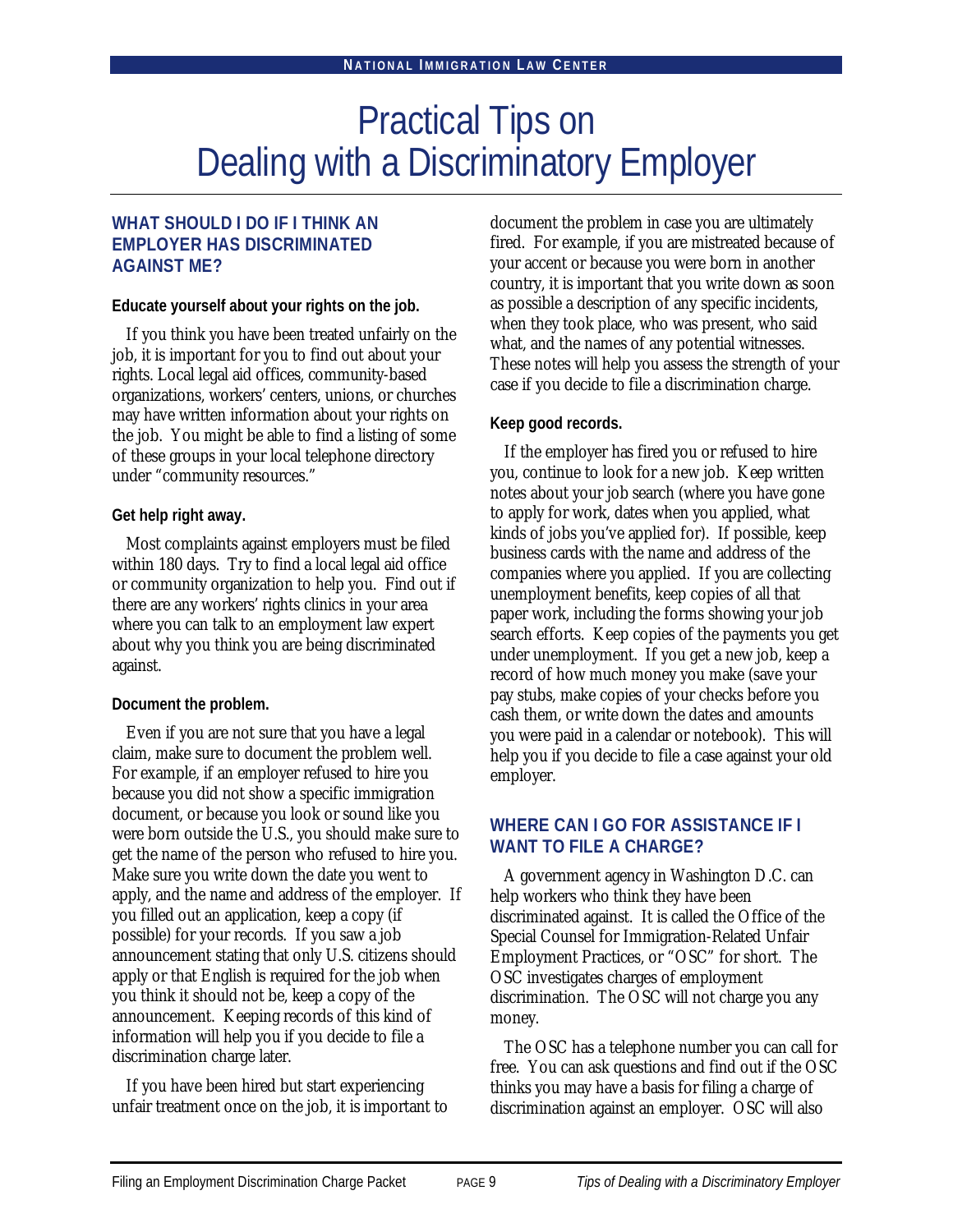call your employer if it has done something wrong and try to get it to fix the problem right away, so that you can get back to work and don't have to file a charge. If you think an employer did not hire you because you are not a citizen, because the employer did not want to accept the work papers you provided, or because you "look or sound foreign," call the hotline for help at:

Office of Special Counsel (OSC)

1-800-255-7688 1-800-237-2515 (TDD for the hearing impaired)

Charges of discrimination should be faxed to OSC at 1-202-616-5509. You can also write the OSC. The address is

U.S. Department of Justice Civil Rights Division Office of Special Counsel for Immigration-Related Unfair Employment Practices 950 Pennsylvania Avenue, N.W. Washington, D.C. 20530

If you have access to the Internet, you can contact them through:

Website: www.usdoj.gov/crt/osc E-mail Address: osccrt@usdoj.gov

### **IF I CALL THE OSC, WILL THEY CONTACT IMMIGRATION?**

OSC is separate from DHS and ICE, and does not have anything to do with detaining or deporting immigrants. No one who calls OSC's hotline will be referred to immigration authorities. If you are an undocumented worker, you can still call the OSC to report an employer which you believe may be violating the INA's anti-discrimination laws. You may also wish to remain anonymous. However, you are not eligible to file a charge with the OSC- only workers lawfully authorized to work are protected by the immigration law's antidiscrimination provisions.

If you are undocumented and you have a potential claim under some other law, the OSC would refer you to the appropriate agency enforcing that law. The OSC could also refer you to a communitybased organization that might be able to assist you in asserting your workplace rights. Remember, you may also choose to remain anonymous and still obtain helpful information.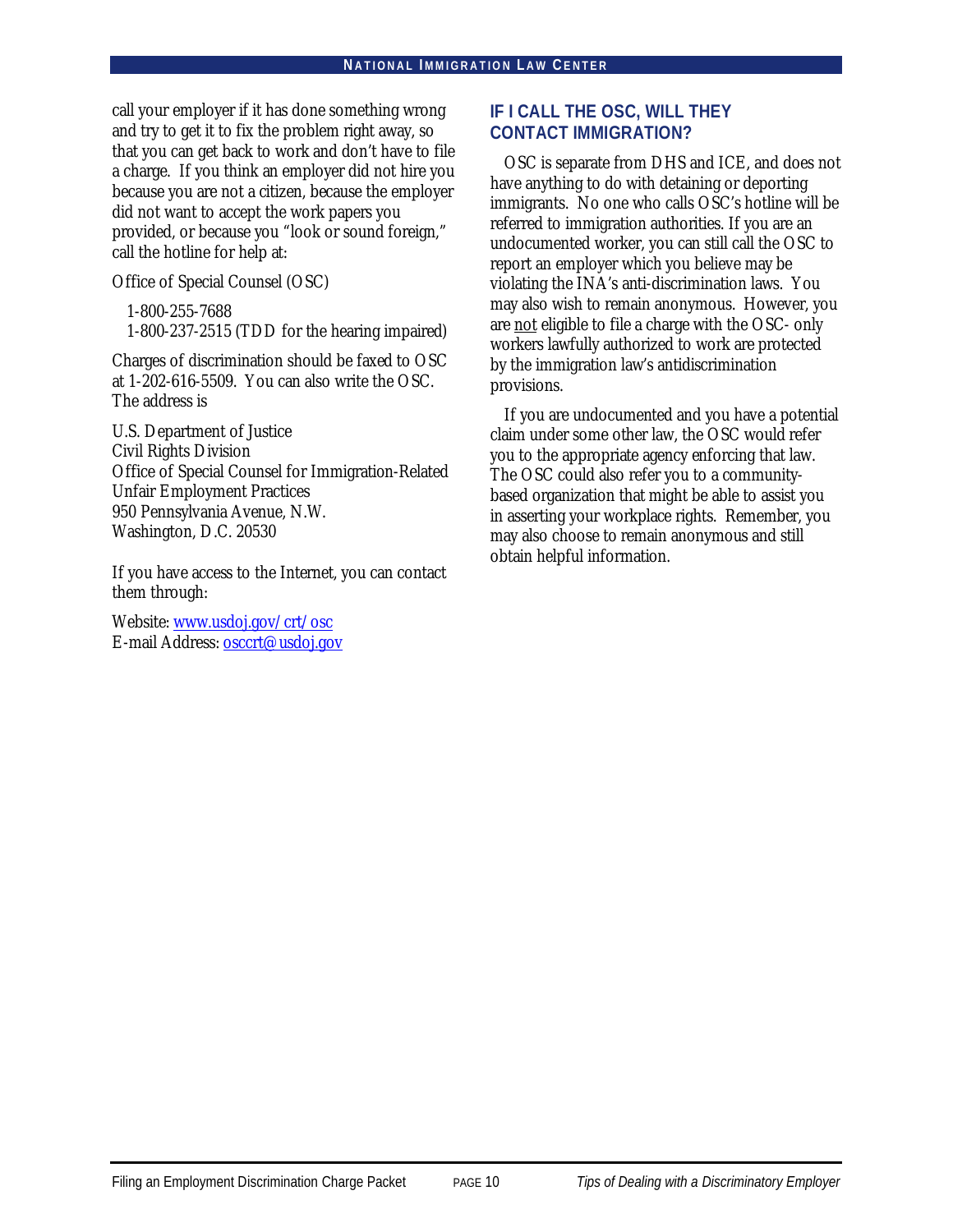# How to File a Discrimination Charge

### **WHAT DOES IT MEAN TO "FILE A CHARGE" WITH THE OSC?**

When you file a charge with the OSC, you are formally asking the OSC to find out whether the employer discriminated against you. You can file a charge by using the OSC Charge Form that is included with this packet. Once you have filled it out and mailed or faxed it to the OSC, you have filed your claims with the agency.

### **WHEN MUST I FILE A CHARGE?**

It is best to file a charge as soon as possible after you think you have been discriminated against, even if you are unsure if you have a valid claim. You are required by law to file a charge *within 180 days* of the date the employer discriminated against you. But if more than 180 days have passed, do not give up. Call the OSC and explain what happened. Sometimes you may have a good excuse for being late, such as for circumstances beyond your control, and the OSC may still be able to help. Remember to call the OSC as soon as possible.

### **IF I CALL THE OSC, WILL MY EMPLOYER FIND OUT THAT I CALLED?**

The staff person you talk to at the OSC may ask you if the OSC may call the employer you are complaining about. But if you ask the OSC not to use your name, the attorney will not tell the employer that you called the OSC.

When you call, an OSC staff person will ask you questions about why you think you have been treated unfairly. The staff person also may give you a phone number for another agency if he or she does not think the OSC can help you. Other government agencies protect workers from discrimination based on sex, age, race, religion, and disability. Other laws also protect workers from unsafe workplaces, unfair labor practices, and wage and hour violations.

If the OSC staff person thinks that OSC can help you, he or she may ask you if you want to file a charge. You will be asked to provide your name on the charge form. However, if you still do not want to provide your name, OSC may still be able to open an investigation based on the information that you provided.

### **WHAT IF I AM AFRAID OF FILING A CHARGE AGAINST MY EMPLOYER?**

You may be worried that if you file a charge your employer will fire you and you will have a hard time finding another job. But if you file a charge, the law protects you from being fired or retaliated against in other ways because of it. You should discuss your concerns with the OSC staff person who helps you.

Many community-based agencies, legal services organizations, and worker centers also help people with employment problems. If there is one near you, call or visit to see if you can get help, especially if you have reason to believe the employer might take some other negative action against you.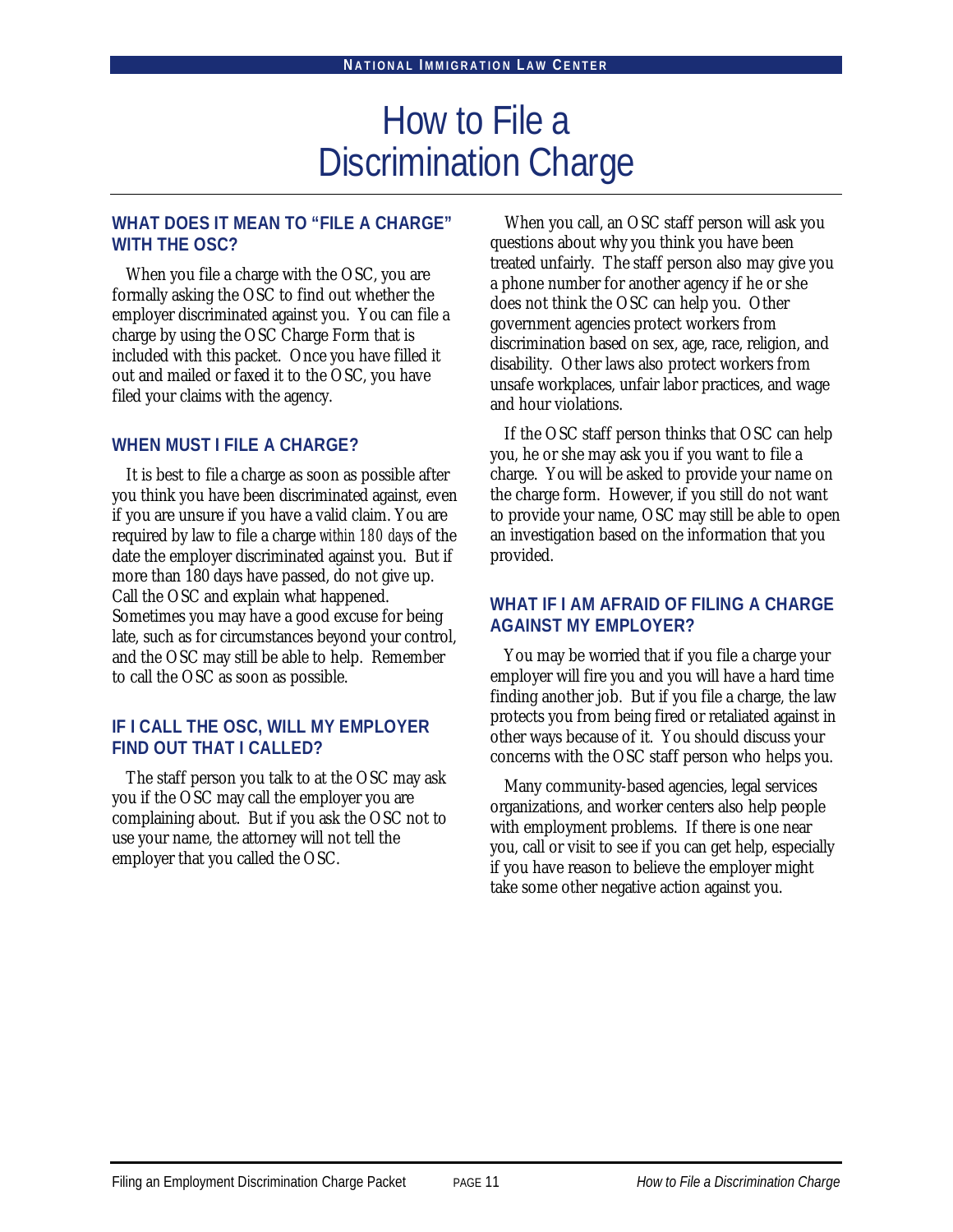# Instructions for Filling Out the Charge Form

**Following these instructions are two forms:**

- **1. an OSC charge form, and**
- **2. an Office of Chief Administrative Hearing Officer (OCAHO) questionnaire/complaint form.**

You first need to file the charge form with the OSC so that it can investigate your case. Once it has finished the investigation, you might also need to fill out the second form called "Questionnaire/ Complaint Regarding Unfair Immigration-Related Employment Practices," depending on the OSC's findings. This will be discussed in the next section.

### **HOW DO I FILL OUT THE CHARGE FORM?**

It is best to use the OSC Charge Form that came with this packet to file a charge against an employer. The form asks for all the information the OSC needs to investigate your case. It is available in English, Spanish, Chinese and Vietnamese. The following instructions are for the numbered items on the charge form. When you fill it out, type or print neatly using an ink pen rather than a pencil.

### **NUMBER 1:**

If you are personally filing a charge, you are the "Charging Party." Write your name, telephone number, and address in this space. If you do not have a telephone, write down a phone number belonging to someone who will take messages for you. You are also the "Injured Party." Print "same" in the space for the injured party's name.

You can also have a representative or an organization, such as a worker center, immigrant rights organization or union, file the charge on your behalf. If you have authorized an organization or other representative to file the charge for you, that organization would be listed as the "Charging Party." You would then complete the "Injured Party" section of the form.

### **NUMBER 2:**

Print the name, telephone number, and address of the employer you believe has discriminated against you.

### **NUMBER 3:**

If the employer you are complaining about has fewer than 15 workers, but more than 3 workers, check the first box. If the employer has 15 or more workers, check the second box. If you do not know how many people work for the employer, check the box beside the words "Unable to estimate number of employees."

### **NUMBER 4:**

If you think the employer you named under Number 2 has treated you unfairly because you "look or sound foreign" or because of your nationality, check the box on the charge form next to "National Origin Discrimination."

If you think you were treated unfairly because you are not a U.S. citizen or a permanent resident, check the box next to "Citizenship Status Discrimination." Or if the employer told you that you have to show an USCIS issued document, check this box.

If the employer has threatened to fire you, or has already fired you, for filing a charge with the OSC, check the box next to the word "Retaliation." Or if the employer is harassing you because you stood up for your right to be free from immigration-related discrimination by complaining about the employer's discriminatory treatment of you, check this box.

If the employer would not accept your legal work papers or if the employer told you to show USCIS documents, check the box next to "Document Abuse" on the charge form.

It is often the case that the employer may have treated you unfairly in more than one way. For this reason, it is best to check each box on the charge form that applies in your case.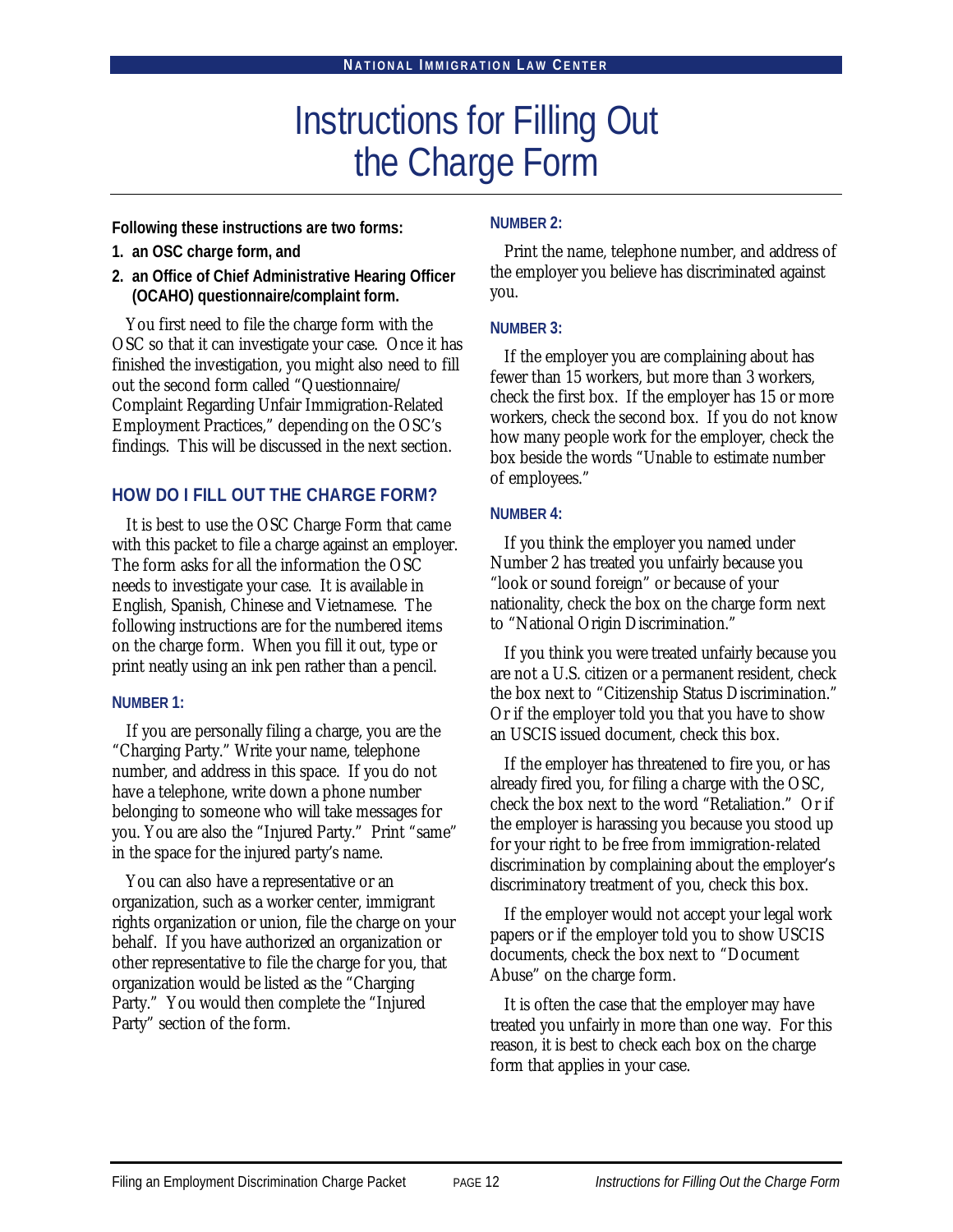### **NUMBER 5:**

If you are a United States citizen or national, check the first box. Then go to Number 6. (A national of the U.S. is a person born in the outlying possessions of the U.S., such as in American Samoa.)

If you are not a U.S. citizen, but you have lawful work authorization documents from the USCIS, check the second box "Alien authorized to work in the United States." If you check this box, you must answer the other items in Number 5.

Write down your alien registration number ("A" number). Your "A" number is the number on your USCIS document that begins with the letter "A." Also write the day, month, and year you were born in the space provided.

If you are a lawful permanent resident (if you have a "green card"), check the box beside the words "Is lawfully admitted for permanent residence." In the blank space write the date you were granted permanent residency (if you know the date).

If you applied for amnesty or legalization under the IRCA and have a temporary resident card, check the second box.

If you are a refugee, check the box next to the words "Is admitted as refugee." If you were granted political asylum, check the box next to "Has been granted asylum."

If you have a work authorization from the USCIS, check the last box.

On the right-hand side of the form, check the first box next to the words "Has applied for naturalization" if you have applied to become a U.S. citizen. Write the date you applied to become a citizen on the line next to "Date of application." If you have not applied to become a U.S. citizen, check the second box next to "Has not applied for naturalization."

### **NUMBER 6:**

Write the date that the employer treated you unfairly. This is the date the employer fired you, requested more or specific documents or rejected your documents, or the latest date that you were refused a job.

### **NUMBER 7:**

Write the address of the place where you were treated unfairly. This will probably be the employer's business address.

#### **NUMBER 8:**

If you have already filed an employment discrimination charge with the EEOC or another government agency against the employer you listed in Number 2 and Number 7, check the box next to "Yes." Then write down the name and address of the government agency, the date you filed the charge, and the file number of your case with the other agency.

If you have not filed an employment discrimination charge with any other government agency, check the box next to "No."

### **NUMBER 9:**

On these lines, you must explain to the OSC why you think you were treated unfairly. Do not just write, "I was treated badly." Instead, write down specifically what the employer did that you think is discrimination. Include as much information as possible such as the date, time, location, names of individuals responsible for the discrimination, their title or position, names of witnesses, and document what exactly the employer, or employer's representative said and did. For example, if you think the employer treated you differently from other workers because the employer thinks you are a foreigner, you must write your reasons for thinking this and describe how you were treated. If the employer said that you had to be a U.S. citizen to get a job, write this. If you think the employer would not accept your legal work papers, write this. If the employer told you that it could not verify that you are authorized to work, write this. If the employer said you had to show a USCIS document, write this. If an employer told you that you could not be hired because there is an expiration date on your work authorization documents, write this in Number 9. If the employer told you that you could not be hired because your Social Security number is not good, write this.

Having as much information as possible enables the OSC to do a good job investigating your case. Try to write as much as you can about why you think you were treated unfairly. If someone saw you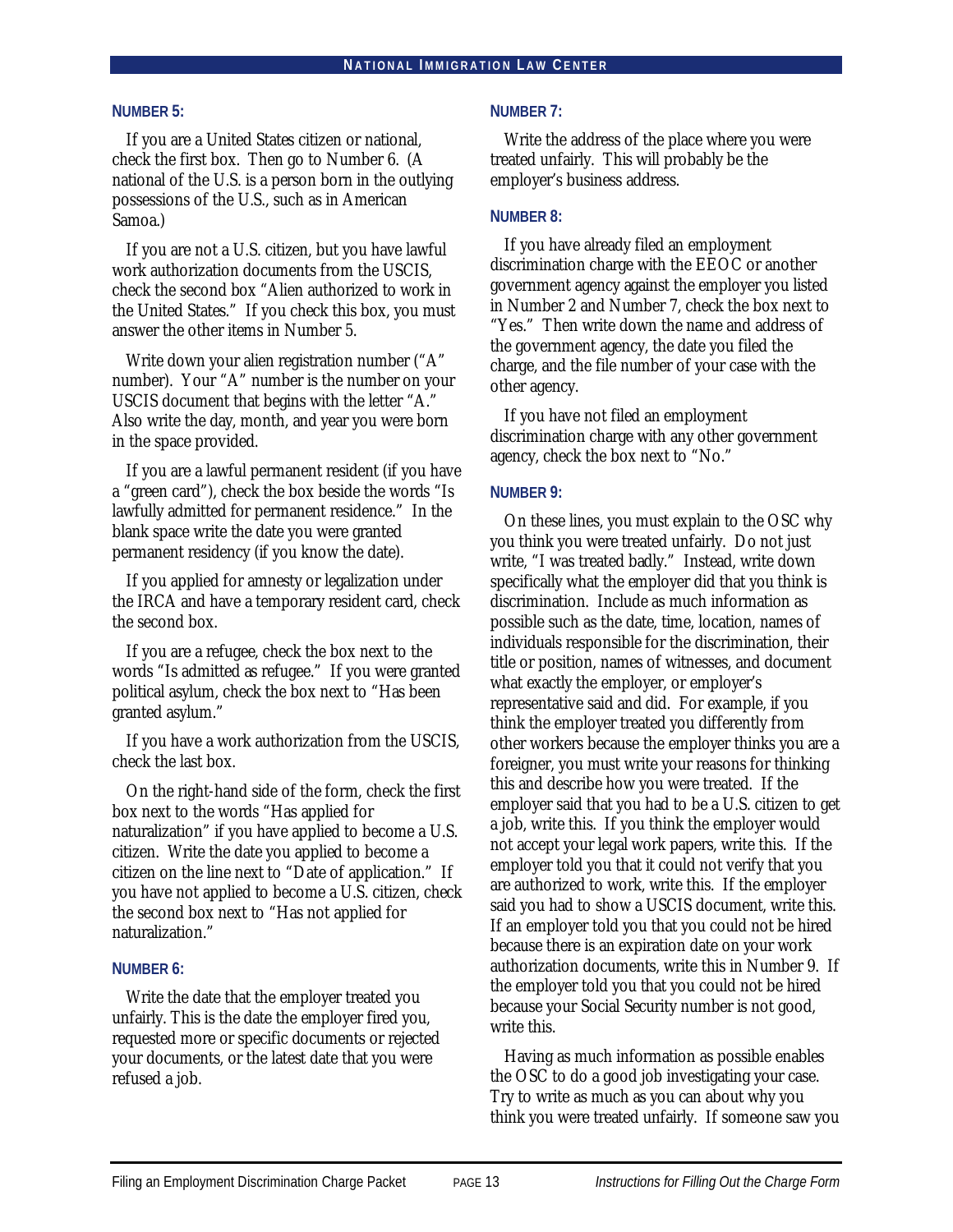being treated unfairly, write the name and telephone number of this witness on the lines in Number 9.

If you need more room to write down exactly what happened, you can add pages to the form and indicate on the form under No. 9 "see attachment."

### **NUMBER 10:**

If you are filing the OSC charge on your own, sign your name on the first line and print today's date. By signing the form, you are swearing that everything you have written on the form is true. You are also giving the OSC permission to tell the employer your name during the investigation. If you do not want the OSC to tell the employer your name, call the OSC before you sign the form. Discuss the case with an OSC attorney and ask for advice.

### **WHAT IF I DO NOT HAVE ALL THE INFORMATION THE CHARGE FORM ASKS FOR?**

The most important thing to do is file the form with the OSC within 180 days of the date you were discriminated against. If you do not have all the information the form asks for, give as much information as you can and file the form on time.

If you do not answer all the questions on the form, the OSC will contact you and ask you for more information. You must provide all the information the OSC asks for within 45 days. If you have trouble getting the information, call the OSC for help.

### **WHERE DO I SEND MY CHARGE FORM? •**

After completing and signing the charge form, make a copy for your records. Charges of discrimination should be faxed to OSC at 1-202- 616-5509. You can also mail your charge form to:

U.S. Department of Justice Civil Rights Division Office of Special Counsel for Immigration-Related Unfair Employment Practices 950 Pennsylvania Avenue, N.W. Washington, D.C. 20530

Or fax to: 202-616-5509

Remember, the form must be mailed or faxed within 180 days of the date you were treated unfairly.

Remember to keep a copy of the filled-out charge form for yourself.

### **CAN I CALL THE OSC FOR HELP FILLING OUT THE CHARGE FORM?**

Yes. Call 800-255-7688 for help filling your charge form. OSC also has a telephone number for the hearing impaired: 800-237-2515.

Many of the people who work at the OSC speak several languages including Spanish. If you do not speak English or Spanish, you can still call the OSC am tell the person who answers what language you speak. The OSC will get a translator to speak with you. The OSC will not charge you any money. The hotline and assistance are free.

### **WHAT IF I MOVE AFTER I FILE MY CHARGE?**

If you move or change your phone number, make sure you call or write the OSC and give your new address or telephone number. It is very important to let the OSC know immediately if you move. You can lose your case if you do not let the OSC know how to contact you.

### **WHAT HAPPENS DURING THE OSC's INVESTIGATION?**

The OSC attorney will try to find out if your employer illegally discriminated against you. First the OSC will notify you that it received your charge form. Within 10 days after getting your charge form, the OSC will also send a notice to the employer telling the employer about the investigation.

The OSC attorney will request information and documents from the employer. Meanwhile, you should gather as much evidence as you can to support your case. Try to find witnesses who can tell the OSC what really happened.

The OSC attorney will also ask you questions. He or she may visit you in person or talk to you over the telephone. If you are able to find an advocate or an attorney to help you, that person can also talk to the OSC investigator and explain your side of the story.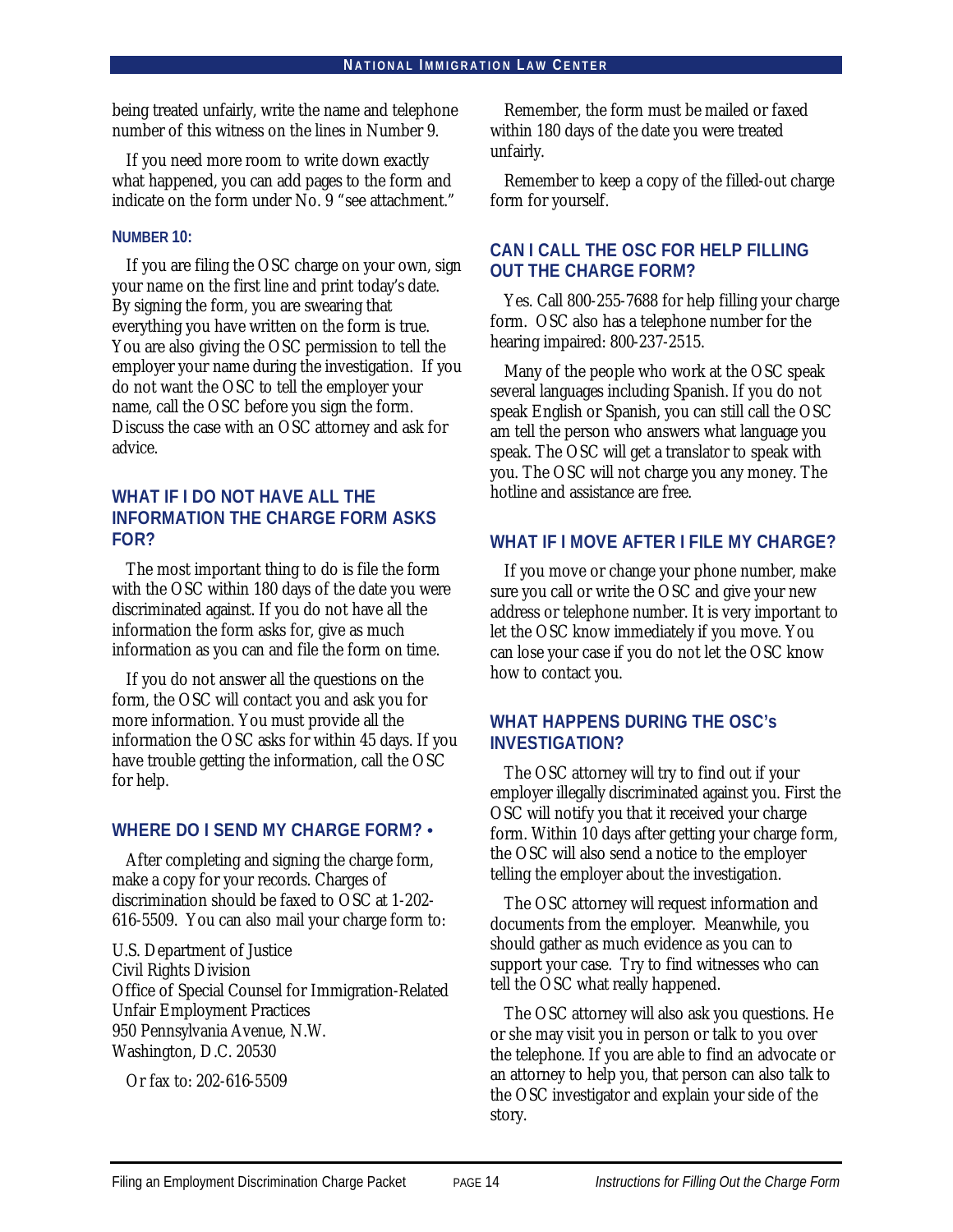Initially, the OSC has 120 days to investigate your case. This period can be extended by an additional 90 days before the OSC must either dismiss your charge or file a lawsuit on your behalf. If the OSC decides that you were illegally discriminated against, it will try to settle the case with the employer.

### **WHAT DOES IT MEAN TO "SETTLE A CASE"?**

If you and the employer agree to solve the problem without going before a judge, this is called a "bilateral resolution." The employer may agree to stop discriminating and give you a job. The employer may also agree to pay you for lost wages and educate its employees on the law. In most cases, OSC will end its investigation following a bilateral resolution.

If OSC determines that you were illegally discriminated against, OSC may negotiate and enter into a formal settlement agreement, which may include some or all of the following terms: an agreement by your employer to stop discriminating; monetary penalties; reinstating you to your previous position with or without backpay; and an agreement to educate its staff members involved in hiring on non-discriminatory practices. If the OSC decides not to file a complaint with a judge, you must decide whether you want to file a complaint on your own. At the conclusion of the 120-day investigatory period, you will receive a notice from the OSC that it either is extending its investigation or has completed the investigation and is dismissing your charge (120-day letters). When you get that notice, you and the OSC, if it has extended its investigation, have 90 days to file a complaint with a judge. As discussed below, you may want to find an attorney to represent you if you decide to file your own complaint.

### **WHAT DOES "FILE A COMPLAINT" MEAN?**

A complaint initiates a lawsuit and tells a judge why you think you were discriminated against. The judge may have a hearing to decide if the employer treated you unfairly. The hearing is very much like a trial.

If the OSC files a complaint against the employer, the OSC will not charge you any money, but OSC

will be representing the U.S. government, not the Charging Party.

### **WHAT IF THE OSC DOES NOT FILE A COMPLAINT?**

After the conclusion of the initial 120-day investigatory period, the OSC will send you a letter if it decides not to file a complaint. The letter will tell you that if you want to file your own complaint before a judge, you must do so within 90 days after you receive the letter.

### **DO I NEED A LAWYER TO FILE A COMPLAINT?**

You do not have to get a lawyer. You can represent yourself before the judge, but it is better to have a lawyer to represent you. Locate a legal aid office or community organization that helps people with immigration or employment problems. The OSC may be able to give you the name and telephone number of an office near you that you can call for help. If you cannot find a lawyer to help you, but you think that the employer acted illegally, you must still file a complaint within 90 days of getting the 120- day letter from the OSC if you want to continue with your case.

If you are thinking about filing a complaint with the judge on your own, *be careful*. If the judge later decides that the employer did not discriminate against you, the judge could order you to pay for the attorney your employer hired. This rarely happens. But before you file the complaint on your own, call OSC to ask for the name of a legal aid office or community organization where you can get help.

If you decide to file a complaint, fill out the complaint form included in this packet called "Questionnaire/Complaint Regarding Unfair Immigration-Related Employment Practices." Type or print neatly and use an ink pen. Make sure you answer all the questions and sign and date the form. Make a copy of the filled-out form and keep it in a safe place.

The judge must receive the complaint form within 90 days after you received the 120-day letter from the OSC telling you the OSC is continuing its investigation or it not going to file a complaint. For example, if you got such a letter from the OSC